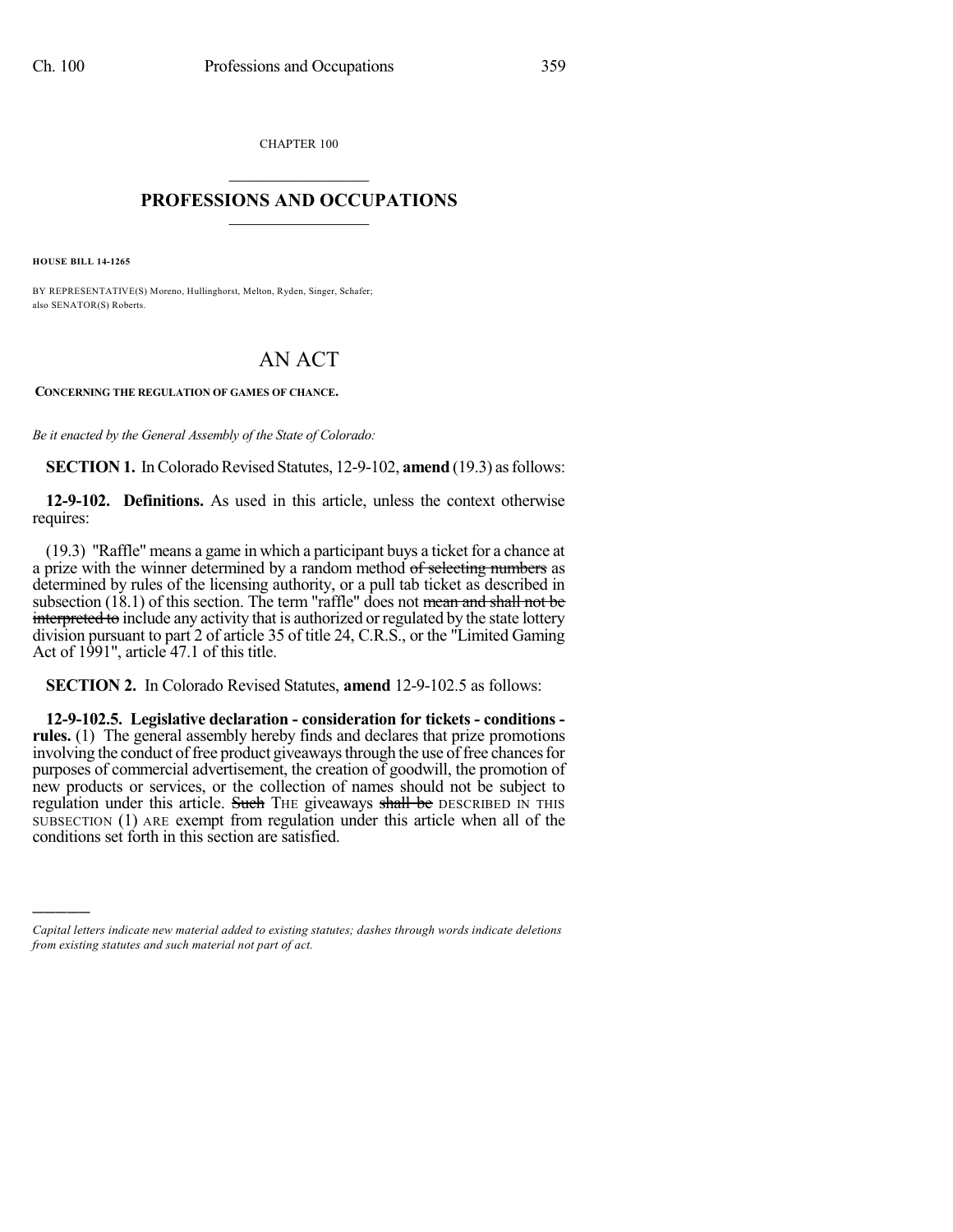360 Professions and Occupations Ch. 100

(2) No award of prizes by chance for a purpose set forth in subsection (1) of this section shall be deemed is a lottery or game of chance, nor shall is any share, or ticket, or right to participate in such AN award of prizes be deemed to have been sold or charged for, notwithstanding that such THE award is made to persons who have paid a fee entitling them to general admission to the grounds or premises on which such THE award is made, if each share or ticket by means of which the award is made is given away free of charge and without any obligation on the part of the person receiving it.

(3) (Deleted by amendment, L. 99, p. 1411, § 1, effective June 5, 1999.)

 $(4)$  (a) Within ten days after the award of any prize, the licensee shall file with the licensing authority a written report containing a description of the prize, the value of the prize, and such other information as the licensing authority may require by rule. Any prize offered pursuant to this section shall be awarded by the end of the calendar quarter in which it was offered.

 $\left(\mathbf{b}\right)$  (a) (I) A licensee may conduct a prize promotion on the licensed premises, whether such THE premises are rented or owned by the licensee. The A LICENSEE SHALL CLEARLY DISCLOSE, IN THE RENTAL AGREEMENT OR OTHERWISE, THE promotion and its cost, if any, to the licensee, shall be clearly disclosed, in the rental agreement or otherwise, pursuant to rules adopted by the licensing authority.

(II) A landlord licensee shall not require a bingo-raffle licensee to participate in or conduct a promotion under this section, nor may a games manager for any occasion assist in any such promotion conducted during an occasion by a landlord licensee. Prizes offered as part of a promotion shall ARE not be considered as part of the prizes subject to limitation under section 12-9-107  $(13)$  (5).

 $\overline{(e)}$  (b) Before conducting a promotion under this section, the licensee shall provide evidence of ownership, free and clear, of the prizes to be offered unless all such OF THE prizes are available for viewing on the premises on the day they are to be awarded. The licensee offering any promotional prize shall disclose, at the beginning of the promotion, full and complete information identifying the prizesto be awarded and the method by which such THE prizes may be won. This disclosure need not be made separately or personally to each participant, but may be made by conspicuously posting or displaying, at the premises where the promotion is being conducted, either the available prizes themselves or a list and complete description of the prizes and the method by which they may be won.

(c) WITHIN TEN DAYS AFTER THE AWARD OF ANY PRIZE, THE LICENSEE SHALL FILE WITH THE LICENSING AUTHORITY A WRITTEN REPORT CONTAINING A DESCRIPTION OF THE PRIZE, THE VALUE OF THE PRIZE, AND SUCH OTHER INFORMATION AS THE LICENSING AUTHORITY MAY REQUIRE BY RULE. ANY PRIZE OFFERED PURSUANT TO THIS SECTION MUSTBE AWARDED BY THE END OF THE CALENDAR QUARTER IN WHICH IT WAS OFFERED.

(d) The licensing authority may establish by rule the maximum amount or value of a cash prize or a prize of a product or service that may be awarded; except that such maximum amount shall not be less than MUST BE AT LEAST one thousand dollars.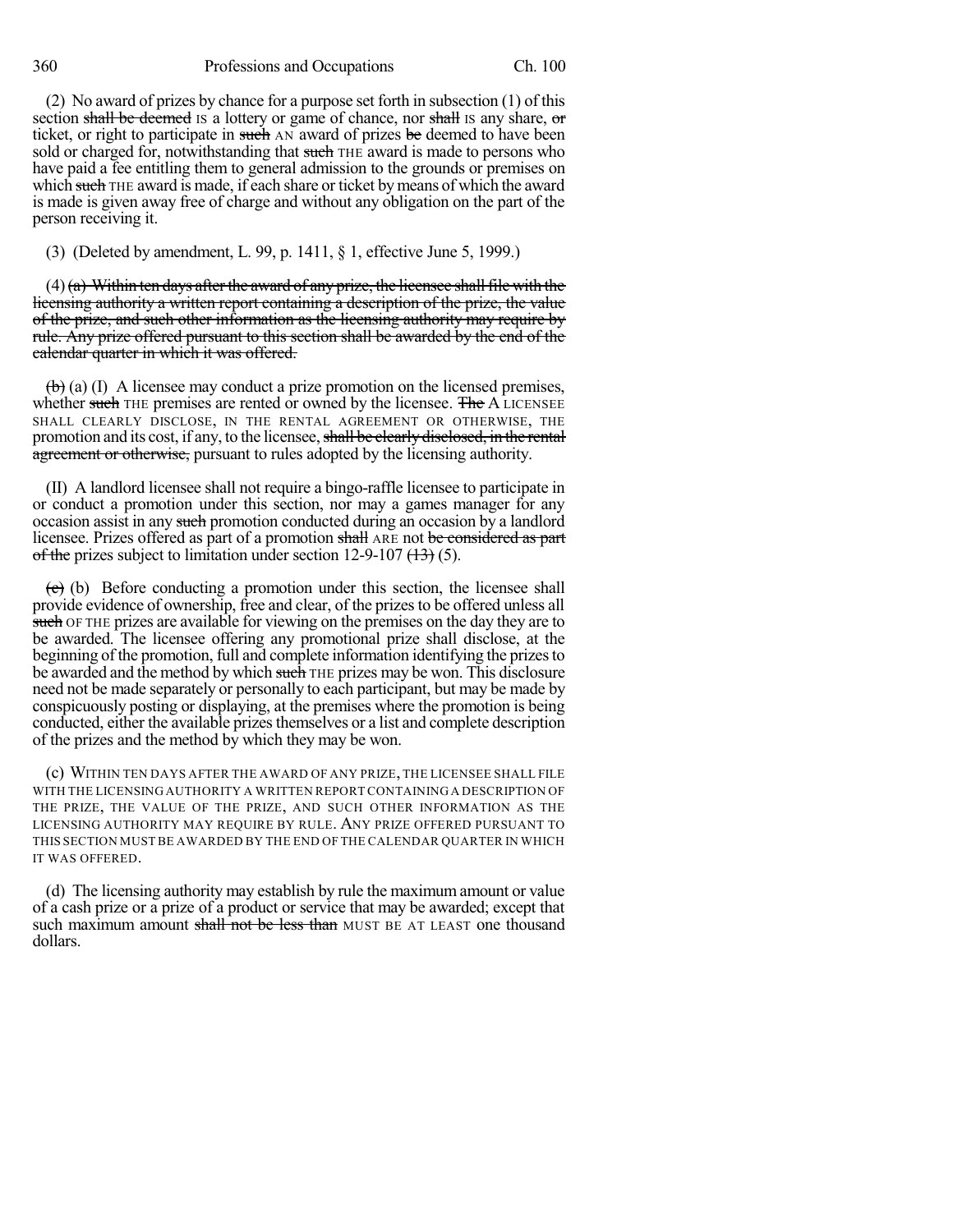**SECTION 3.** In Colorado Revised Statutes, 12-9-103, **amend** (1)(g) as follows:

**12-9-103. Licensing and enforcement authority - powers - rules - duties license suspension or revocation proceedings- definitions.** (1) The secretary of state is hereby designated as the "licensing authority" of this article. As licensing authority, the secretary of state's powers and duties are as follows:

(g) To license devices for reading pull tabs as provided in section  $12-9-107.7$ SECTION 12-9-107.2; except that the licensing authority shall not impose or collect any fee for the issuance of such a license.

**SECTION 4.** In Colorado Revised Statutes, 12-9-105.3, **amend** (1) (f) as follows:

**12-9-105.3. Application for landlord license - fee.** (1) Each applicant for a landlord license shall file with the licensing authority a written application, duly executed and verified, in the form presented by the licensing authority, which application shall include, but not be limited to, the following information:

(f) A statement by the landlord or the chief executive of the landlord that the primary purpose of the premises described in paragraph  $(e)(c)$  of this subsection (1) is the conduct of bingo occasions.

**SECTION 5.** In Colorado Revised Statutes, **amend with relocated provisions** 12-9-106 as follows:

**12-9-106. Persons permitted to conduct games of chance - form of bingo-raffle licenses - display.** (1) **[Formerly 12-9-107 (1) (a)]** No games of chance shall be conducted by any person, firm, or organization within this state, unless a bingo-raffle license as provided in this article has been issued by the licensing authority. No person shall hold, operate, or conduct games of chance under a license issued under this article except A PERSON, FIRM, OR ORGANIZATION WITHIN THIS STATE SHALL NOT CONDUCT A GAME OF CHANCE WITHOUT A BINGO-RAFFLE LICENSE ISSUED BY THE LICENSING AUTHORITY. ONLY an active member of the organization to which the bingo-raffle license is issued MAY HOLD, OPERATE, OR CONDUCT GAMES OF CHANCE UNDER A LICENSE ISSUED UNDER THIS ARTICLE, and  $m\sigma A$  person shall NOT assist in the holding, operating, or conducting of any games of chance under such A BINGO-RAFFLE license except such an active member or a member of an organization or association that is an auxiliary to the licensee, a member of an organization or association of which such THE licensee is an auxiliary, or amember of an organization or association that is affiliated with the licensee by being, with it, auxiliary to another organization or association. No item of expense shall be incurred or paid in connection with the holding, operating, or conducting of a game of chance held, operated, or conducted pursuant to a license **issued under this article, except** A LICENSEE SHALL INCUR OR PAY ONLY bona fide expenses in a reasonable amount for goods, wares, and merchandise furnished or services rendered THAT ARE reasonably necessary for the holding, operating, or conducting thereof OF A GAME OF CHANCE.

 $(1)$  (2) Each bingo-raffle license shall MUST contain a statement of the name and address of the licensee and the place where such bingo or lotto games or the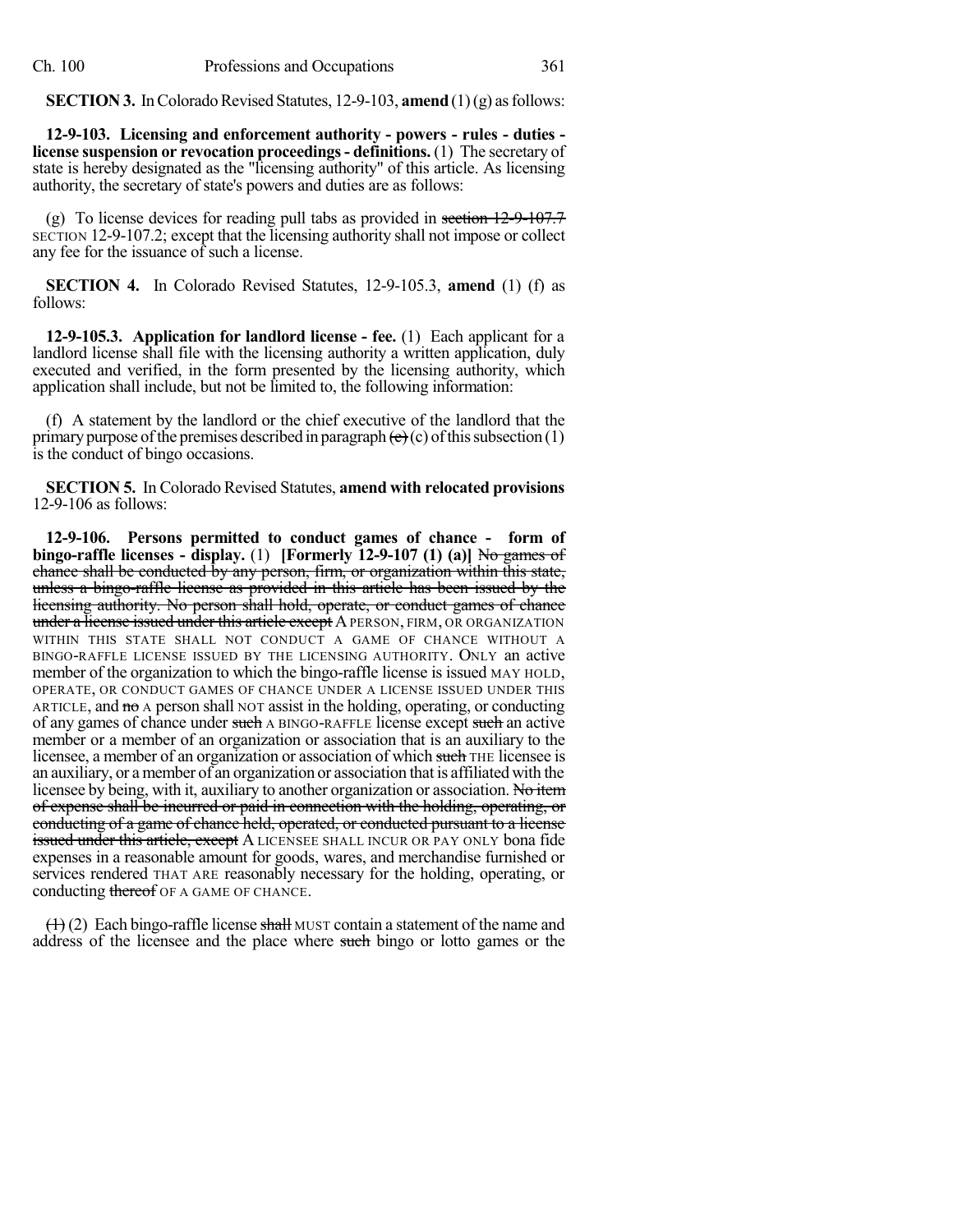362 Professions and Occupations Ch. 100

drawing of the raffles is to be held. If the bingo-raffle licensee moves from the games or drawing location listed on its license, the bingo-raffle licensee shall MUST notify the licensing authority in writing prior to commencing bingo or conducting a raffle drawing at the new location. The licensing authority may issue a letter of authorization to move the location of the bingo or lotto games or the drawing of the raffles. Any such THE letter of authorization shall MUST remain with the original license and MUST be available for inspection at the place where such games or drawings are to be held. Any such A license issued for an exempt organization shall provide for the inclusion of MUST INCLUDE the place or places where drawings are to be held. Each bingo-raffle license issued for the conduct of any such games of chance shall MUST be conspicuously displayed at the place where the game is to be conducted or the drawings held at all times during the conduct thereof. An exempt organization may comply with the requirements of this section by providing written notice of such a license to all employees of a participating private business or government agency holding a fund-raising drive that includes a drawing on behalf of such THE organization. Such THE notice shall MUST state that the exempt organization shall make such license is available for public inspection during reasonable business hours and shall MUST specify where such THE license shall be IS maintained for inspection.

(3) **[Formerly 12-9-107 (5) (a)]** Each license issued for the conduct of games of chance shall be A LICENSEE SHALL conspicuously displayed DISPLAY, at the place where any A game is being conducted, ITS LICENSE ISSUED FOR THE CONDUCT OF GAMES OF CHANCE at all times during the conduct of the game and for at least thirty minutes after the last game has been concluded.

 $(2)$  (4) Notwithstanding subsection  $(1)$  (2) of this section, a bingo-raffle licensee conducting a pull tab game for the benefit of its members and guests on premises that are owned by it, or leased by it for purposes other than the conduct of a bingo occasion, may display a copy of its license, in a format approved by the licensing authority, on such THE premises during any time the licensee is also conducting a bingo or raffle occasion at a separate location.

**SECTION 6.** In Colorado Revised Statutes, **amend with relocated provisions** 12-9-107 as follows:

**12-9-107. General conduct of games of chance - premises - equipment expenses- rules.**(1) **[Formerly 12-9-107 (7)]** NoAlicenseemay SHALL NOT hold, operate, or conduct a game of bingo or lotto more often than as specified by the licensing authority by rule, after consultation with the board.

(2) **[Formerly 12-9-107 (25)] No** A person or licensee shall NOT permit any person who has not attained the age of UNDER eighteen years OF AGE to purchase the opportunity to participate in any game of chance or purchase pull tab games.

(3) **[Formerly 12-9-107 (26)]** No A person or licensee shall NOT permit any person who has not attained the age of UNDER fourteen years OF AGE to assist in the conduct of bingo or pull tabs.

(4) **[Formerly 12-9-107 (10)]** No A LICENSEE SHALL NOT OFFER OR GIVE AN alcoholic beverage shall be offered or given as a prize in any such A game OF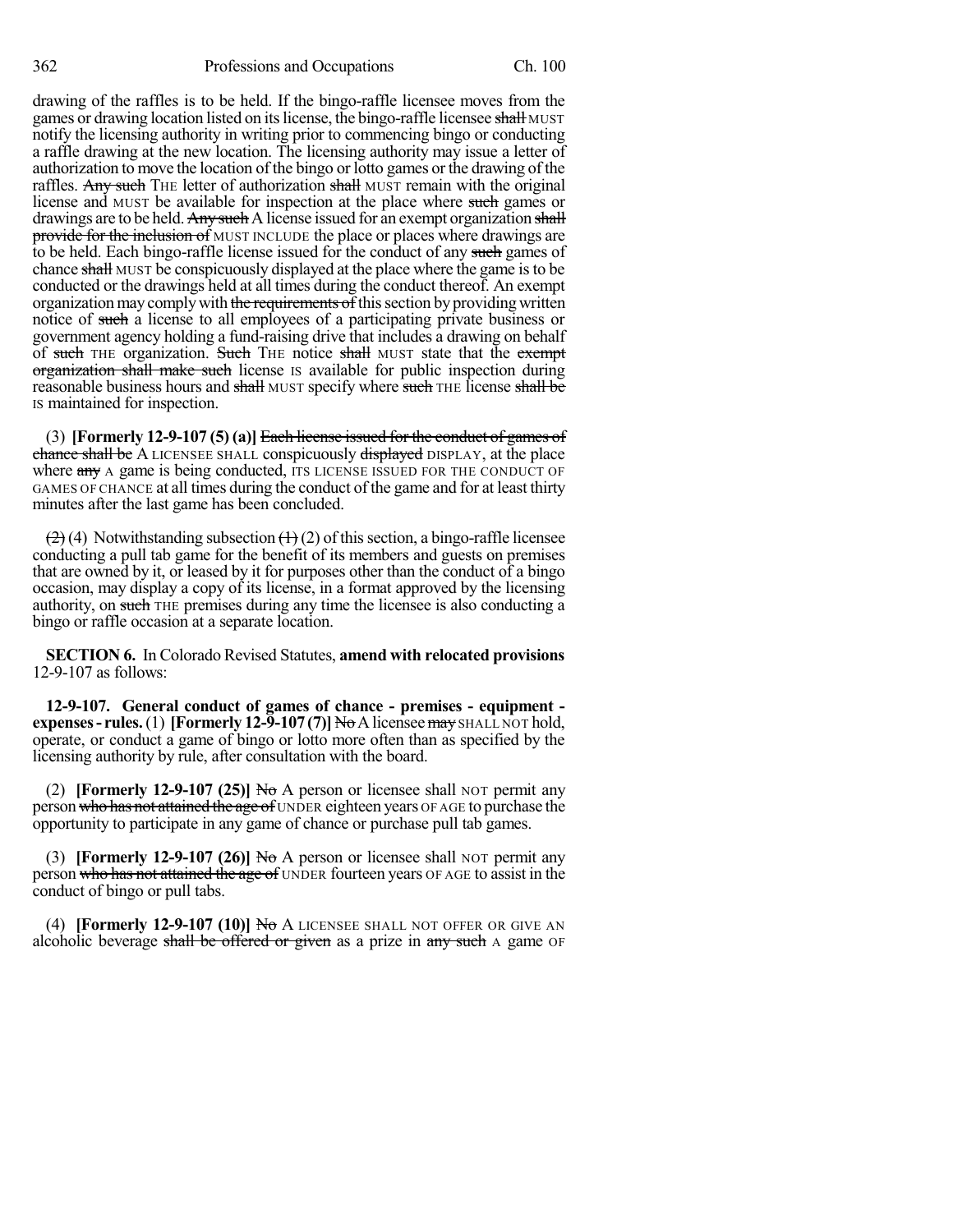CHANCE.

(5) **[Formerly 12-9-107 (13) (a)]** The licensing authority shall establish by rule the method of play and amount of prizes that may be awarded; except that the maximum prize that may be awarded shall MUST be at least five hundred dollars.

(6) FOOD OFFERED IN THE COURSE OF A VOLUNTEER DUTY SHIFT AND CONSUMED ON THE PREMISES WHERE THE GAME OF CHANCE IS BEING CONDUCTED IS NOT REMUNERATION IF THE RETAIL VALUE OF THE FOOD OFFERED DOES NOT EXCEED THE MAXIMUM AMOUNT PER VOLUNTEER SET BY RULE.

(7) **[Formerly 12-9-107 (2)]** (a) The officers of a bingo-raffle licensee shall designate one or more bona fide, active members of the licensee as its games managers to be in charge  $\sigma$ F and primarily responsible for the conduct of the games of bingo orlottoon each occasion.The gamesmanagersshallsupervise all activities on the occasion for which they are in charge and are responsible for the making of the ALL required report thereof REPORTS. The games managers, governing board of the licensee, and the individual acting in the role of a treasurer on behalf of the licensee shall MUST be familiar with the ALL APPLICABLE provisions of the state laws LAW, the rules of the licensing authority, and the provisions of the license. The governing board of the licensee shall be IS ultimately responsible for the maintenance of books and records and the filing of the reports pursuant to this section. At least one games manager shall be present on the premises continuously during the games and for a period sufficient to ensure that all books and records for the occasion have been closed and that all supplies and equipment have been secured.

(b) An exempt organization may designate more than one of its bona fide, active members in order to comply with the requirements of this subsection  $(2)(7)$ .

(8) **[Formerly 12-9-107 (3)]** The officers of a bingo-raffle licensee shall designate an officer to be in full charge OF and primarily responsible for the proper utilization of the entire net proceeds of any game in accordance with the state law.

(9) **[Formerly 12-9-107 (6)]** The premises where any game of chance is being held, operated, or conducted, where it OR is intended that any game of chance TO be held, operated, or conducted, or where it isintended that any equipment be used, at all times, shall MUST be KEPT open to inspection AT ALL TIMES by the licensing authority, its agents and employees, and  $\frac{1}{2}$  peace officers of any political subdivision of the state.

(10) **[Formerly 12-9-107 (1) (b)]** No games of chance shall be conducted with any equipment unless it is owned by a bingo-raffle licensee, owned or leased by a landlord licensee, or owned or leased by a bingo-raffle licensee operating such equipment on premises that are owned, leased, or rented by the bingo-raffle licensee, used as its principal place of business, and controlled so that admittance to the premises is limited to the bingo-raffle licensee's members and bona fide guests. IN CONDUCTING A BINGO OR PULL TAB GAME, A BINGO-RAFFLE LICENSEE MAY OPERATE EQUIPMENT IF THE BINGO-RAFFLE LICENSEE OR THE LANDLORD LICENSEE OF THE PREMISES OWNS OR LEASES THE EQUIPMENT. IF A BINGO-RAFFLE LICENSEE LEASES THE EQUIPMENT, THEN THE LICENSEE MUST OPERATE THE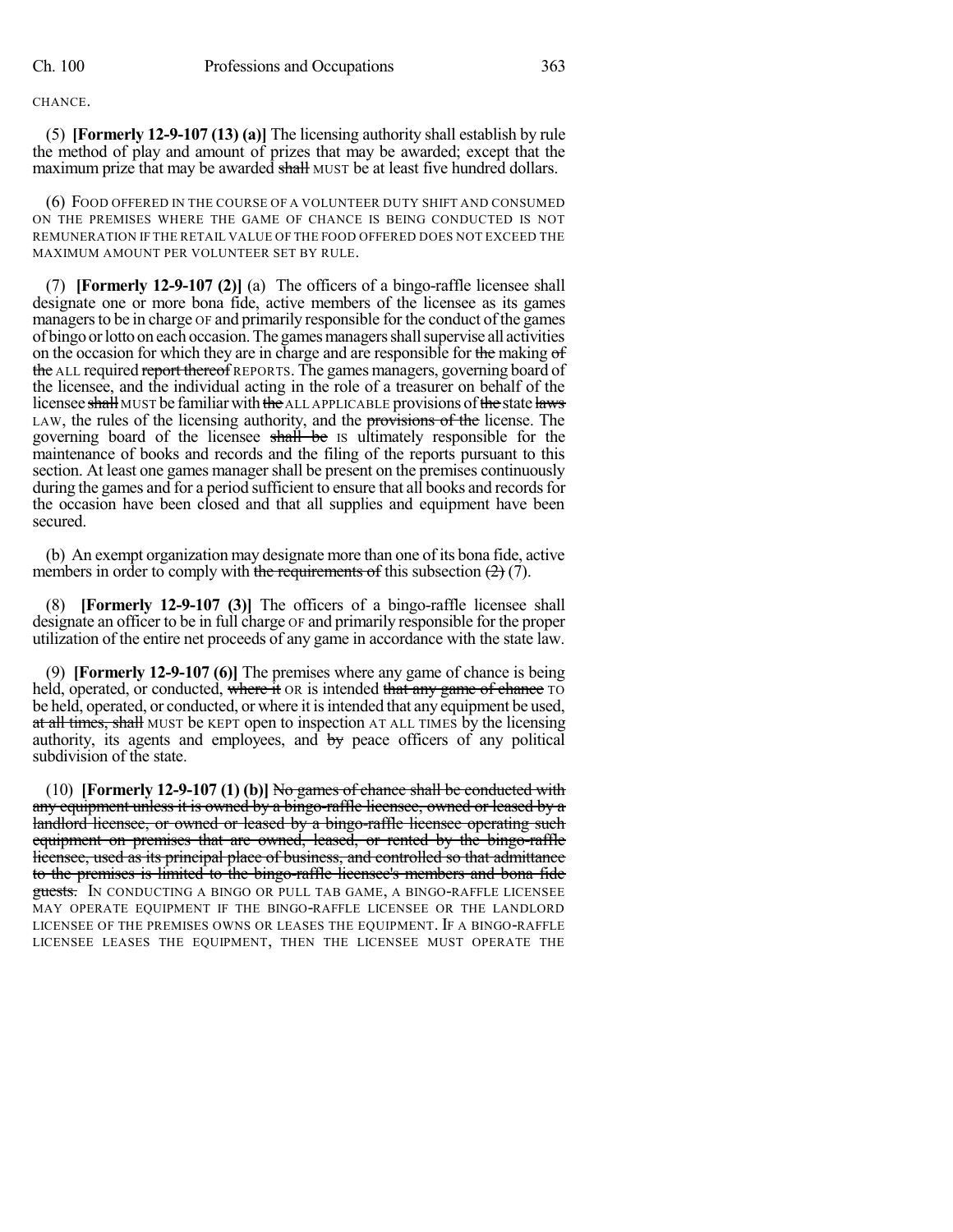EQUIPMENT ON PREMISES THAT ARE OWNED, LEASED, OR RENTED BY THE LICENSEE, USED AS THE LICENSEE'S PRINCIPAL PLACE OF BUSINESS, AND CONTROLLED SO THAT ADMITTANCE TO THE PREMISES IS LIMITED TO THE LICENSEE'S MEMBERS AND BONA FIDE GUESTS. Nothing in this  $\frac{10}{2}$  paragraph (b) shall prohibit SUBSECTION (10) PROHIBITS a bingo-raffle licensee fromleasing electronic devices used as aidsin the game of bingo.

(11) **[Formerly 12-9-107 (22)]** No A licensee shall NOT possess, use, sell, offer for sale, or put into play any bingo or pull tab game, ticket, card, or sheet unless it conforms to the definitions and requirements of this article and was purchased by the licensee froma licensed bingo-raffle manufacturer orsupplier or licensed agent thereof. No A licensee shall NOT possess, use, sell, offer for sale, or put into play any electronic device used as an aid in the game of bingo unless it conforms to the requirements of this article and was purchased or leased by the licensee from a licensed bingo-raffle manufacturer or supplier or licensed agent thereof.

(12) **[Formerly 12-9-107 (23)]** No licensee shall IN ORDER TO possess, use,sell, offer for sale, or put into play any bingo or pull tab game, ticket, card, or sheet, for which it does not A LICENSEE MUST have at the location of the game an invoice from its licensed supplier showing at least the name, description, color code, if any, and serial number of the pull tab, card, or sheet.

(13) **[Formerly12-9-107 (13)(j)]**The licensing authorityshall establish, byrule, safeguards to protect the bingo-raffle licensee's players against defaults in charitable gaming debts owed or to become payable by the bingo-raffle licensee.

(14) **[Formerly 12-9-107 (11)]** The net proceeds derived from the holding of games of chance must be devoted, within one year, to the lawful purposes of the organization permitted to conduct the same GAME OF CHANCE. Any organization desiring to hold the net proceeds of games of chance for a period longer than one year shall MUST apply to the licensing authority for special permission and, upon good cause shown, the licensing authority may grant the request.

(15) **[Formerly 12-9-107 (12)]** Any licensee that does not report, during any one-year period, net proceeds will be required to show cause before the licensing authority why its right to conduct games of chance should not be revoked.

**SECTION 7.** In Colorado Revised Statutes, **add with amended and relocated provisions** 12-9-107.1 as follows:

**12-9-107.1. Conduct of bingo games.** (1) **[Formerly 12-9-107 (18)**] In the playing of bingo, no person ONLY PERSONS who is not ARE physically present on the premises where the game is actually conducted shall be allowed to MAY participate as  $a$  player PLAYERS in the game.

(2) (a) **[Formerly 12-9-107 (19) (a)]**  $H<sub>o</sub>$  **A** person shall NOT act as a caller or assistant to the caller in the conduct of any game of bingo unless such THE person has been a member in good standing of the bingo-raffle licensee conducting such THE game or one of its licensed auxiliaries for at least three months immediately prior to the date of such THE game, is of good moral character, and never has been convicted of a felony or a crime involving gambling.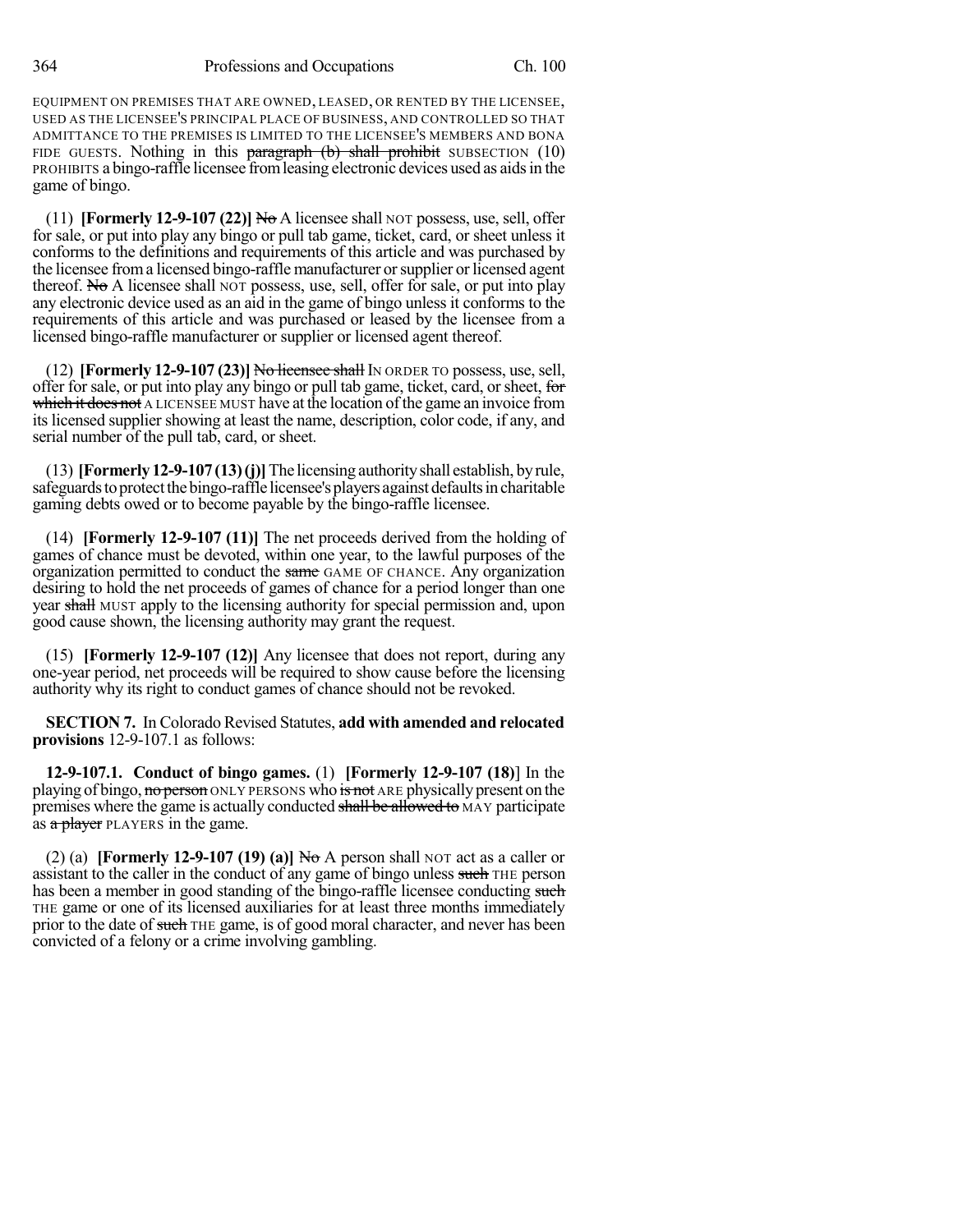(b) **[Formerly 12-9-107 (20)]** No AN owner, co-owner, or lessee of premises or, if a corporation is the owner of the premises, any officer, director, or stockholder owning more than ten percent of the outstanding stock shall MUST NOT be a person responsible for or assisting in the holding, operating, or conducting of any game of bingo.

(3)(a)**[Formerly 12-9-107 (14)]**The equipment used in the playing of bingo and the method of play shall MUST be such that each card has an equal opportunity to be a winner WIN. The objects or balls to be drawn shall MUST be essentially the same as to size, shape, weight, balance, and all other characteristics that may influence their selection. All objects or balls shall MUST be present in the receptacle before each game is begun BEGINS. All numbers announced shall MUST be plainly and clearly audible to all the players present. Where more than one roomis used for any one game, the receptacle and the caller must be present in the room where the greatest number of players are present, and all numbers announced shall MUST be plainly audible to the players in the aforesaid room and also audible to the players in the other rooms.

(b) **[Formerly 12-9-107 (15)]** The receptacle and the caller must be visible to all the players at all times except where more than one roomis used for any one game, in which case the provisions of subsection  $(14)$  PARAGRAPH (a) of this section shall **prevail** SUBSECTION (3) APPLIES.

(c) **[Formerly 12-9-107 (16)]** The particular arrangement of numbers required to be covered in order to win the game and the amount of the prize shall MUST be clearlyandaudiblydescribedandannouncedtotheplayersimmediatelybefore each game is begun BEGINS.

(d) **[Formerly 12-9-107 (27)]** No AN operator shall NOT reserve or allow to be reserved any bingo cards for use by players except braille cards or other cards for use by legally blind players. Legally blind players may use their personal braille cards when a licensed organization does not provide such cards. A licensed organization has the right to MAY inspect and to reject any personal braille card. A legally blind or disabled person may use a braille card or hard card in place of a purchased disposable paper bingo card.

(e) **[Formerly 12-9-107 (17)]** Any player is entitled to MAY call for a verification of all numbers drawn at the time a winner is determined and for a verification of the objects or balls remaining in the receptacle and not yet drawn. The verification shall be made in the immediate presence of the member designated to be in charge of the occasion, but if such THAT member is also the caller, then in the immediate presence of any officer of the licensee.

(4) **[Formerly 12-9-107 (8)]** When any merchandise prize is awarded in a game of bingo, its value shall be IS its current retail price. No A merchandise prize shall be IS NOT redeemable or convertible into cash directly or indirectly.

(5) (a) **[Formerly 12-9-107 (13) (b)]** Notwithstanding the limitations stated in  $\frac{\text{parameter}}{\text{mean}}(a)$  of this subsection (13) SECTION 12-9-107(5), during a bingo occasion a bingo-raffle licensee may also start a single game of progressive bingo, in an amount established by rule by the licensing authority, in which the game is won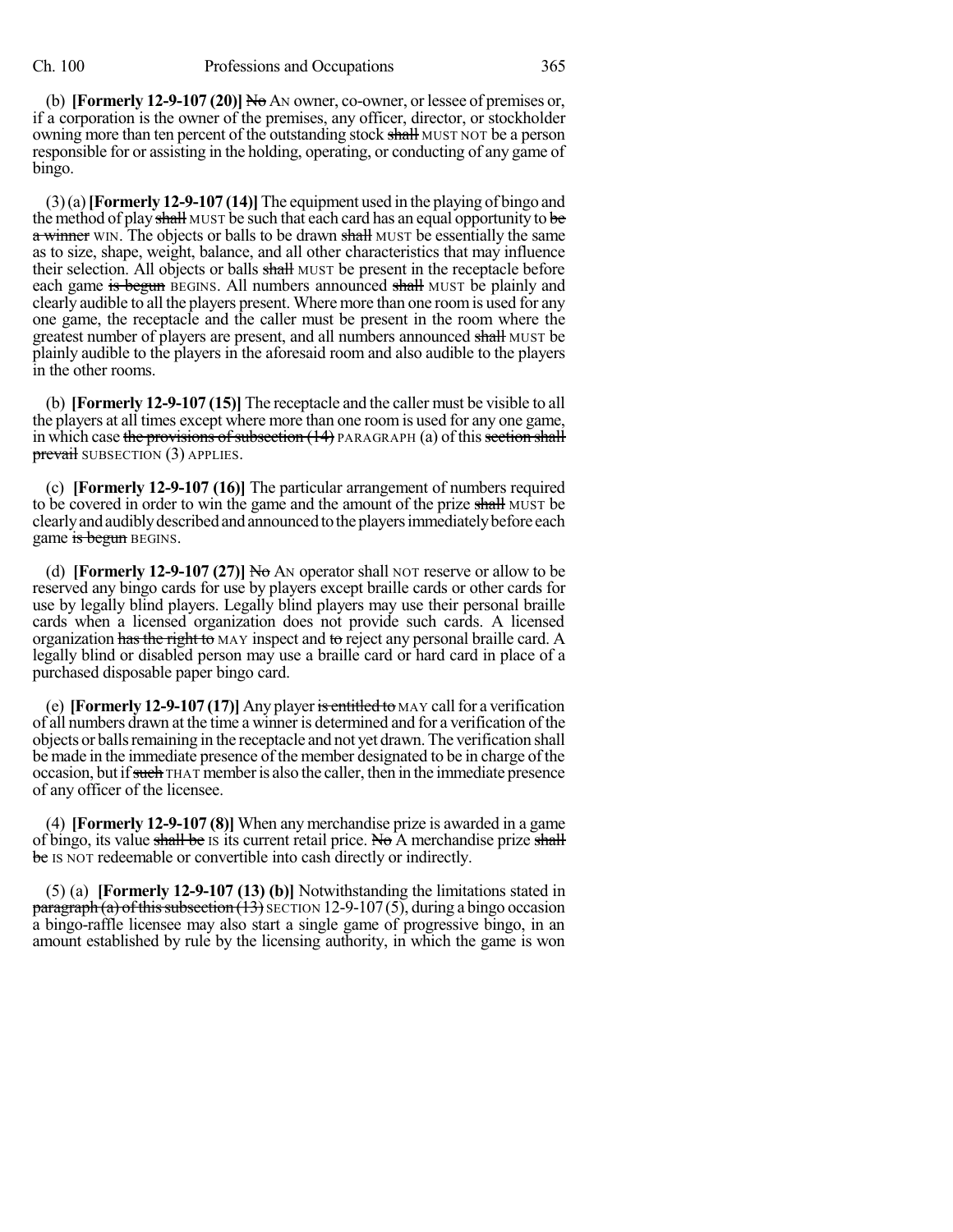when a previously designated arrangement of numbers or spaces on the card or sheet is covered within a previously designated number of objects or balls drawn. If the game is not won within the drawing of the previously designated number of objects or balls, the game shall MUST be replayed EITHER during each SUBSEQUENT occasion the licensee conducts at the same location OR DURING EACH SUBSEQUENT OCCASION THAT FALLS ON THE SAME DAY OF THE WEEK AT THE SAME LOCATION, using the previously designated arrangement of numbers or spaces.

(b) **[Formerly 12-9-107 (13) (c)]** A bingo-raffle licensee may award a consolation prize for a game of progressive bingo in which the progressive prize is not won. The BINGO-RAFFLE LICENSEE DETERMINES THE amount of the consolation prize. shall be an amount determined by the bingo-raffle licensee. Notice of the amount shall be conspicuously displayed prior to the beginning of the bingo-raffle occasion, and the amount shall be IS included as part of the aggregate amount of all prizes offered or given in games played on a single occasion, as set forth in paragraph  $(\theta)$  (a) of this subsection  $(\overline{13})$  (5). If a consolation prize is offered, the game shall be continued CONTINUES until the previouslydesignated arrangement of numbers or spaces on the card or sheet is covered, regardless of the number of balls drawn, in order to determine the winner of the consolation prize. If  $\theta$  a consolation prize is NOT offered, the progressive game shall end without a prize awarded ENDS when the last of the previously designated number of balls is drawn and shall MUST be replayed at the next occasion the licensee conducts, in accordance with paragraph  $\left(\frac{b}{c}\right)$  (a) of this subsection  $\left(\frac{13}{2}\right)$  (5).

(c) **[Formerly 12-9-107 (13) (d)]** A bingo-raffle licensee may fund a secondary jackpot from ten percent of the gross proceeds collected from the sale of progressive cards or sheets at the occasion where the game is offered. Notwithstanding the limitation stated in paragraph  $\left(\frac{1}{b}\right)$  (a) of this subsection  $\left(\frac{13}{2}\right)$  (5), the amount in the secondary jackpot may be used to start a single game of progressive bingo after a previous progressive jackpot is won.

(d) **[Formerly 12-9-107 (13) (e)]** The licensing authority may establish by rule the maximum jackpot that may be awarded in a progressive bingo game; except that such THE maximum may not be less than JACKPOT MUST BE AT LEAST fifteen thousand dollars.

(e) **[Formerly 12-9-107 (13) (f)]** The licensing authority may establish by rule the maximum number of progressive bingo games, not less than one, that may be conducted during an occasion. In order to ensure that all prizes offered are timely awarded, the licensing authority may limit by rule the number of occasions in which a progressive bingo gamemaybe conducted before a prizemust be awarded; except that such THE MAXIMUM number of occasions shall be not be less than MUST BE AT LEAST thirty.

(6) (a) **[Formerly 12-9-107 (9) (a)]** Equipment, prizes, and supplies for games of bingo shall MUST not be purchased or sold at prices in excess of the usual price thereof. A licensee shall not sell or offer for sale any game of chance, or supplies for a game of chance, that is not authorized by this article or by rules adopted by the licensing authority pursuant to this article.

(b) **[Formerly 12-9-107 (9) (b)]** Cards and sheets that are designed or intended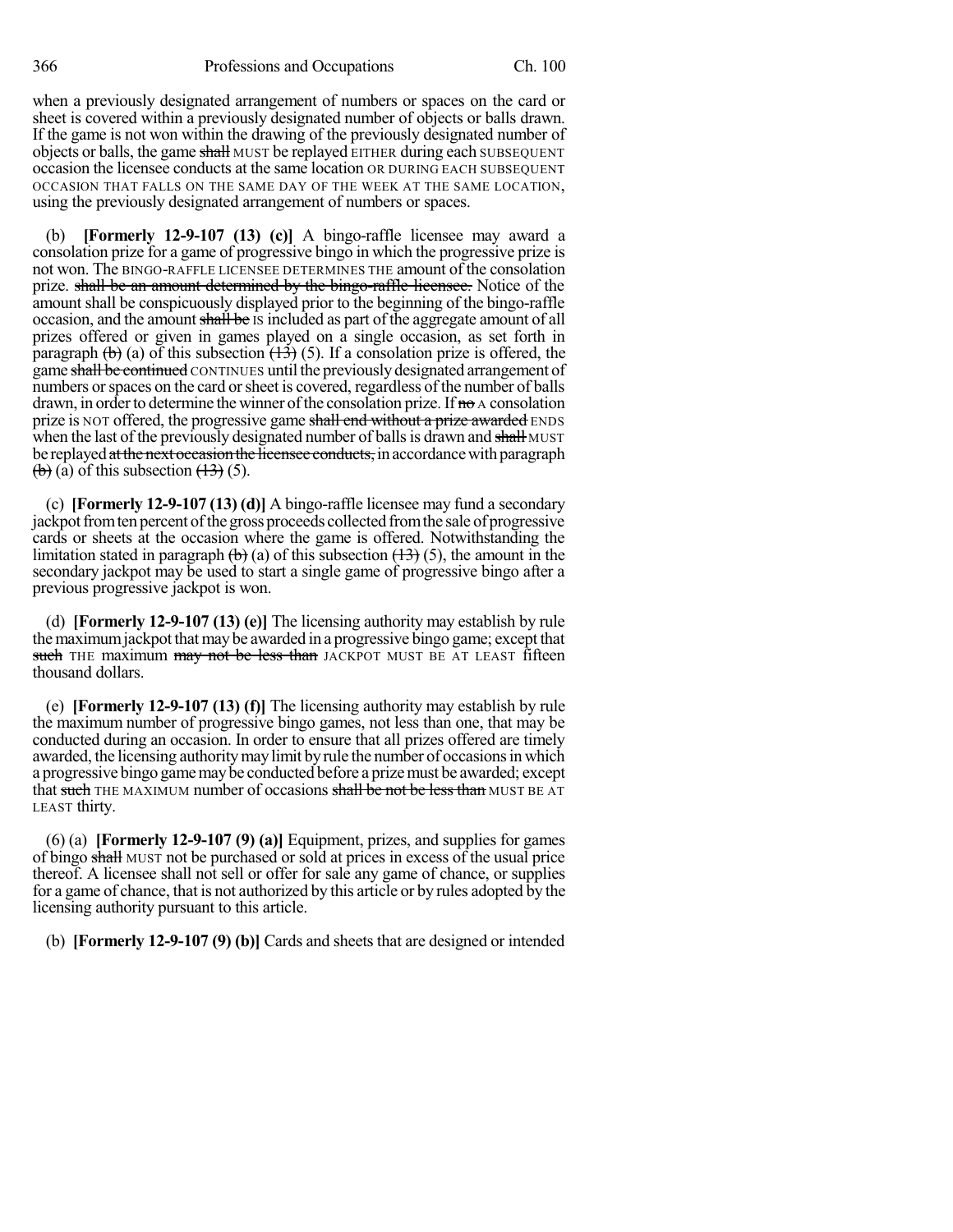for use with electronic devices used as aids in the game of bingo shall not be purchased or sold at prices in excess of the usual price of cards and sheets that are not so designed or intended FOR USE WITH ELECTRONIC DEVICES USED AS AIDS IN THE GAME OF BINGO. Charges imposed by any manufacturer, supplier, agent thereof, or bingo-raffle licensee for cards and sheets that are designed or intended for use with electronic devices used as aids in the game of bingo shall be stated and imposed separately from any charges imposed by such THE manufacturer, supplier, agent thereof, or bingo-raffle licensee for the purchase, lease, or use of electronic devices used as aids in the game of bingo. Manufacturers, suppliers, and THEIR agents thereof shall not include costs attributable to the manufacture or distribution of electronic devices used as aids in the game of bingo in charges imposed for the purchase or lease of equipment, including cards and sheets.

(7) **[Formerly 12-9-107 (28)]** (a) If a card or sheet is played with the aid of an electronic device, a winning bingo may be determined and verified EITHER by reference to such THE card or sheet or may be determined and verified by reference to the electronic device. Nothing in this article shall be construed to authorize AUTHORIZES the playing of bingo solely by means of an electronic device.

(b) A bingo-raffle licensee shall adequately mark, destroy, or dispose of cards or sheets played with the aid of an electronic device in order to prevent the reuse of such THOSE cards or sheets.

(c) The licensing authority may establish by rule the maximum number of bingo cards that a bingo player who plays using the aid of an electronic device shall be IS permitted to use with the aid of such a device per game; except that such THE maximum number shall not be less than MUST BE AT LEAST thirty-six.

(d) A bingo-raffle licensee shall not be IS NOT required to use or offer the use of electronic devices used as aids in the game of bingo during a bingo session.

(8) **[Formerly 12-9-107 (29)]**(a) With the application for a letterruling pursuant to section 12-9-103 (1) (d) for the approval of a new type of electronic device used in the aid of bingo, the manufacturer of such THE device shall MUST provide the following to the licensing authority:

(I) A prototype of the new type of electronic device used in the aid of bingo with a prototype bingo aid computer system and a user's manual used for such electronic device; and

(II) A certification by the manufacturer that the new type of electronic device used in the aid of bingo and all such electronic devices used in the state meet the following standards:

(A) The electronic device provides a meansfor the input of numbers announced by a bingo caller;

(B) The electronic device compares the numbers entered to the numbers contained on bingo cards previously stored in the electronic data base DATABASE of such THE electronic device;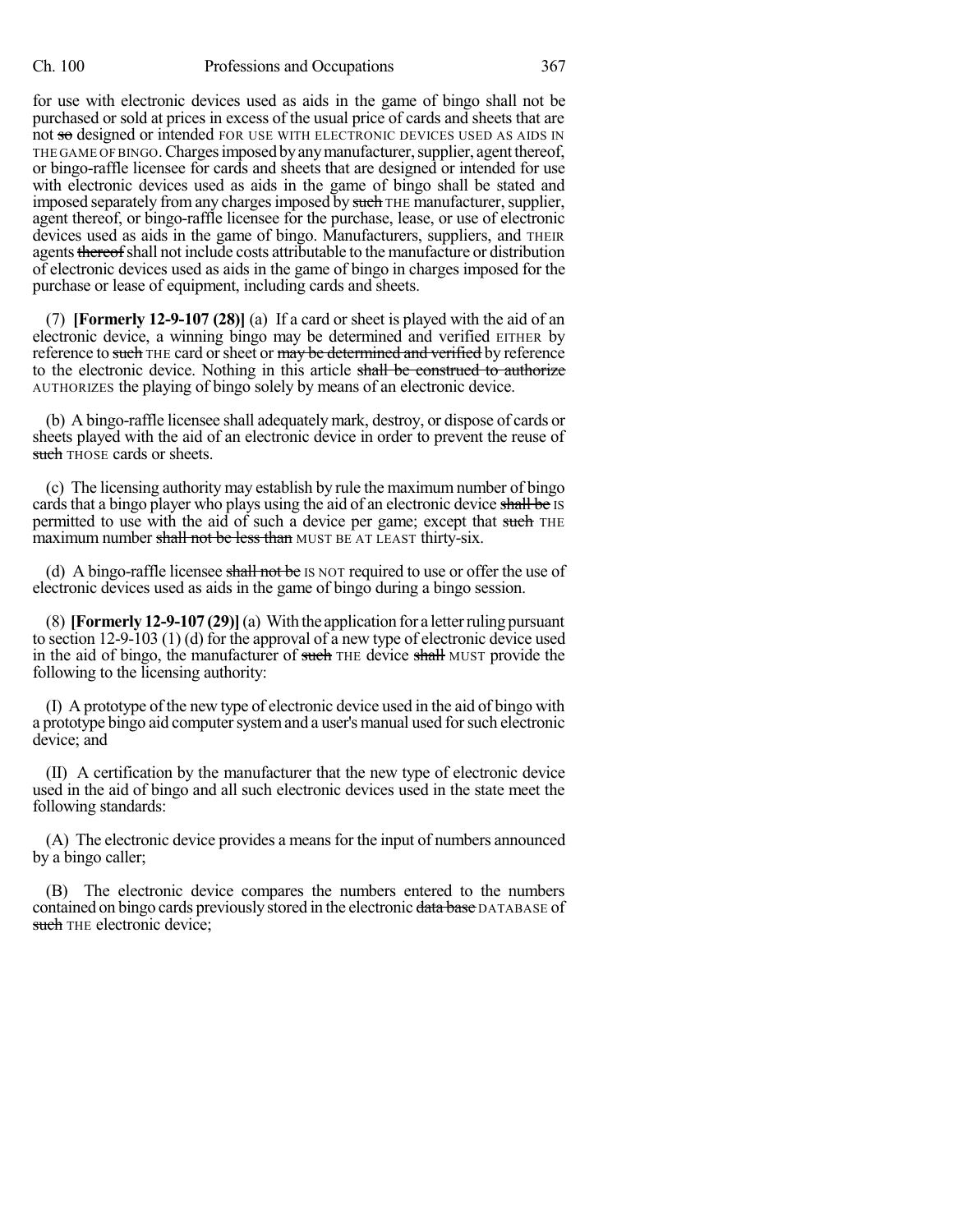(C) The electronic device identifies winning bingo patterns; and

(D) The electronic device signals when a winning bingo pattern is achieved.

(b) The licensing authority shall return the prototype electronic device used in the aid of bingo, the prototype bingo aid computer system, and the user's manual submitted pursuant to subparagraph (I) of paragraph (a) of this subsection  $(29)(8)$ no later than forty-five days after receiving such THE items.

(c) When a complaint regarding an electronic device used in the aid of bingo that is in use in the state of Colorado has been filed with the licensing authority, the manufacturer of such THE device shall provide to the licensing authority a sample of such THE device and bingo aid computer system to assist the investigation by the licensing authority. The licensing authority shall return such THE electronic device and bingo aid computer system no later than forty-five days after receiving such **items** THEM unless the licensing authority needs such electronic device THEY ARE NEEDED longer to complete the investigation.

(d) Any electronic device used in the aid of bingo, any bingo aid computer system, and any OR user's manual for such a device that is in the custody of the licensing authority pursuant to this section shall IS not be construed to be A public records RECORD.

(9) **[Formerly 12-9-107 (30)]** A bingo aid computer system used by a bingo-raffle licensee for bingo sessions shall MUST meet the following standards:

(a) Such THE system shall MUST contain a record of all transactions occurring during a bingo-raffle session. Such THE record shall MUST be retained in memory until the transactions have been totaled, printed, and cleared by the bingo-raffle licensee, regardless of whether the power supply has been interrupted.

(b) Such THE system shall MUST be able to compute and total all transactions processed by the system during a bingo-raffle session and to print all information required by the secretary of state LICENSING AUTHORITY, in the form prescribed by the secretary of state LICENSING AUTHORITY.

(c) Such THE system shall MUST maintain and control the transaction number time, and date of sale, Such AND TRANSACTION NUMBER, KEEPING THE information shall be secure enough that only a manufacturer's qualified personnel can change or reset such THE information. A detailed record, supported by service documents, shall be retained by such personnel THE MANUFACTURER'S QUALIFIED PERSONNEL SHALL RETAIN A DETAILED RECORD for each service call that involves a change of the time, date of sale, or transaction number.

(10) **[Formerly 12-9-107 (31)]** If an electronic device used as an aid in the game of bingo complies with sub-subparagraphs  $(A)$  to  $(D)$  of subparagraph  $(II)$  of paragraph (a) of subsection  $(29)$  (8) of this section, and if the bingo aid computer system for such THE electronic device substantially complies with the requirements of subsection  $(30)(9)$  of this section, the licensing authority shall approve such THE electronic device and computer system for use by a letter ruling pursuant to section  $12-9-103$  (1) (d).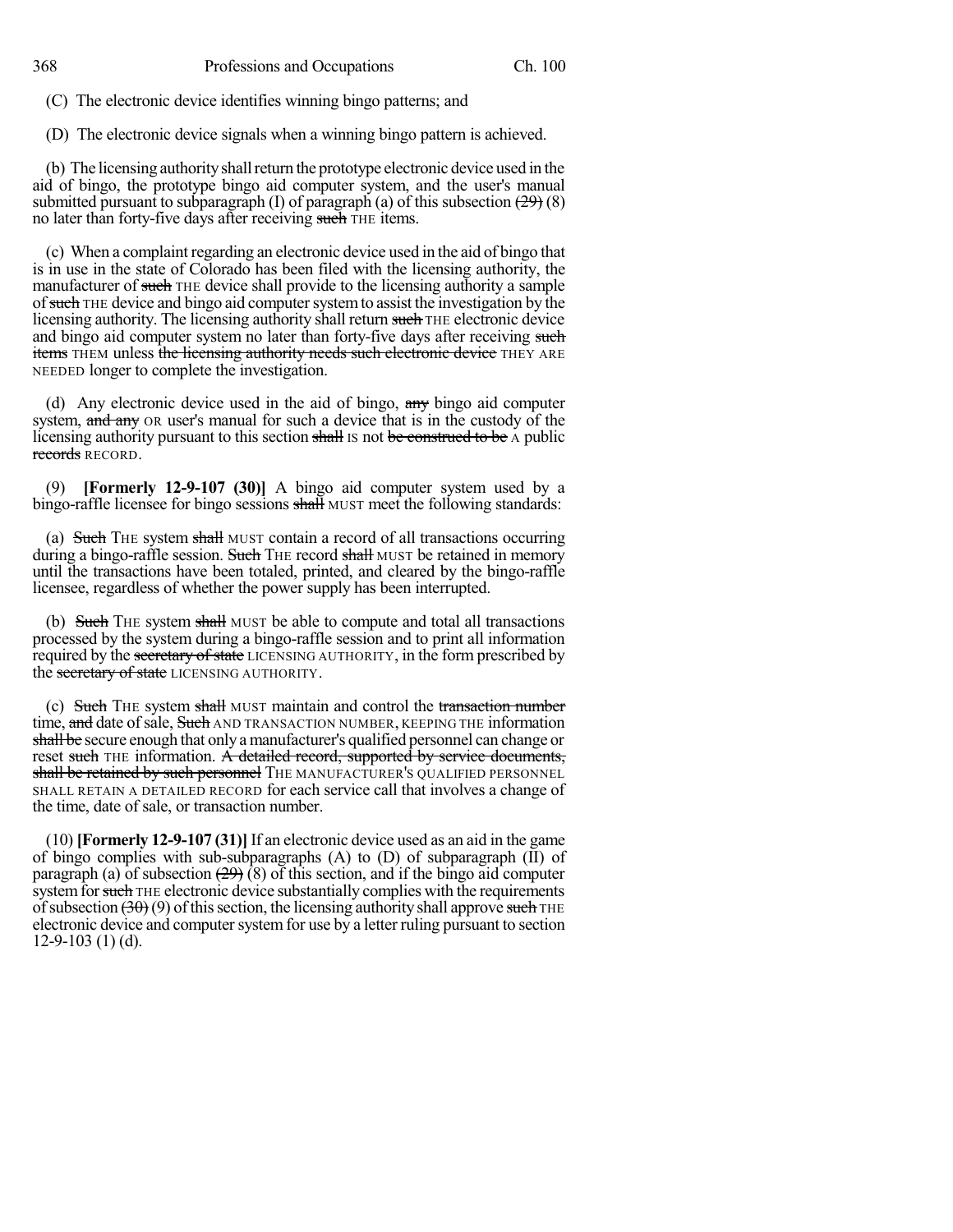**SECTION 8.** In Colorado Revised Statutes, **add with amended and relocated provisions** 12-9-107.2 as follows:

**12-9-107.2. Conduct of pull tabs - license revocation - rules - definitions.** (1) **[Formerly 12-9-107 (24)]** No A licensee shall NOT sell, offer for sale, or put into play any pull tab ticket except at the location of and during its licensed bingo occasions or upon premises that are:

(a) Owned, leased, or rented by the bingo-raffle licensee, used as its principal place of business, and controlled so that admittance to the premisesislimited to the bingo-raffle licensee's members and bona fide guests; or

(b) Owned, leased, or rented by a landlord licensee.

(2) **[Formerly 12-9-107 (13)(i)]** A bingo-raffle licensee may offer a prize to the purchaser of a last sale ticket in a pull tab game, deal, or series without regard to its winning or nonwinning status as revealed if broken or torn apart.

(3) ABINGO-RAFFLE LICENSEE MAY OFFER AN EVENT PULL TAB SERIES. FOR THE PURPOSES OF THIS SUBSECTION (3):

(a) "EVENT PULL TAB SERIES" MEANS A PULL TAB SERIES THAT INCLUDES A PREDETERMINED NUMBER OF PULL TABS THAT ALLOW A PLAYER TO ADVANCE TO AN EVENT ROUND.

(b) "EVENT ROUND" MEANS A SECONDARY ELEMENT OF CHANCE WHERE THE PRIZES ARE DETERMINED BASED ON PULL TABS THAT MATCH SPECIFIC WINNING NUMBERS DRAWN IN A BINGO GAME AND THE WINNING NUMBERS SHALL FALL WITHIN NUMBERS ONE TO SEVENTY-FIVE, INCLUSIVE.

(4) (a) **[Formerly 12-9-107 (13) (g)]** A bingo-raffle licensee may offer a progressive pull tab game in which a prize may be carried over and increased from one deal to another until a prize is awarded. Such THE game may include a subsequent pull tab deal bearing a different serial number from that offered in a previous deal. No ALICENSEE SHALL NOT OFFER OR GIVE A prize greater, in amount or value, than five thousand dollars shall be offered or given in any progressive pull tab game. The licensing authoritymay limit by rule the types of progressive pull tab games allowed to be sold by supplier licensees. A bingo-raffle licensee may offer an event pull tab series. For the purposes of this paragraph (g):

(I) "Event pull tab series" means a pull tab series that includes a predetermined number of pull tabs that allow a player to advance to an event round.

(II) "Event round" means a secondary element of chance where the prizes are determined based on pull tabs that match specific winning numbers drawn in a bingo game and the winning numbers shall fall within numbers one to seventy-five, inclusive.

(b) **[Formerly 12-9-107 (13) (h)]** When a deal of progressive pull tabs is received in two or more packages, boxes, or other containers, all of the progressive pull tabs from the respective packages, boxes, or other containers shall MUST be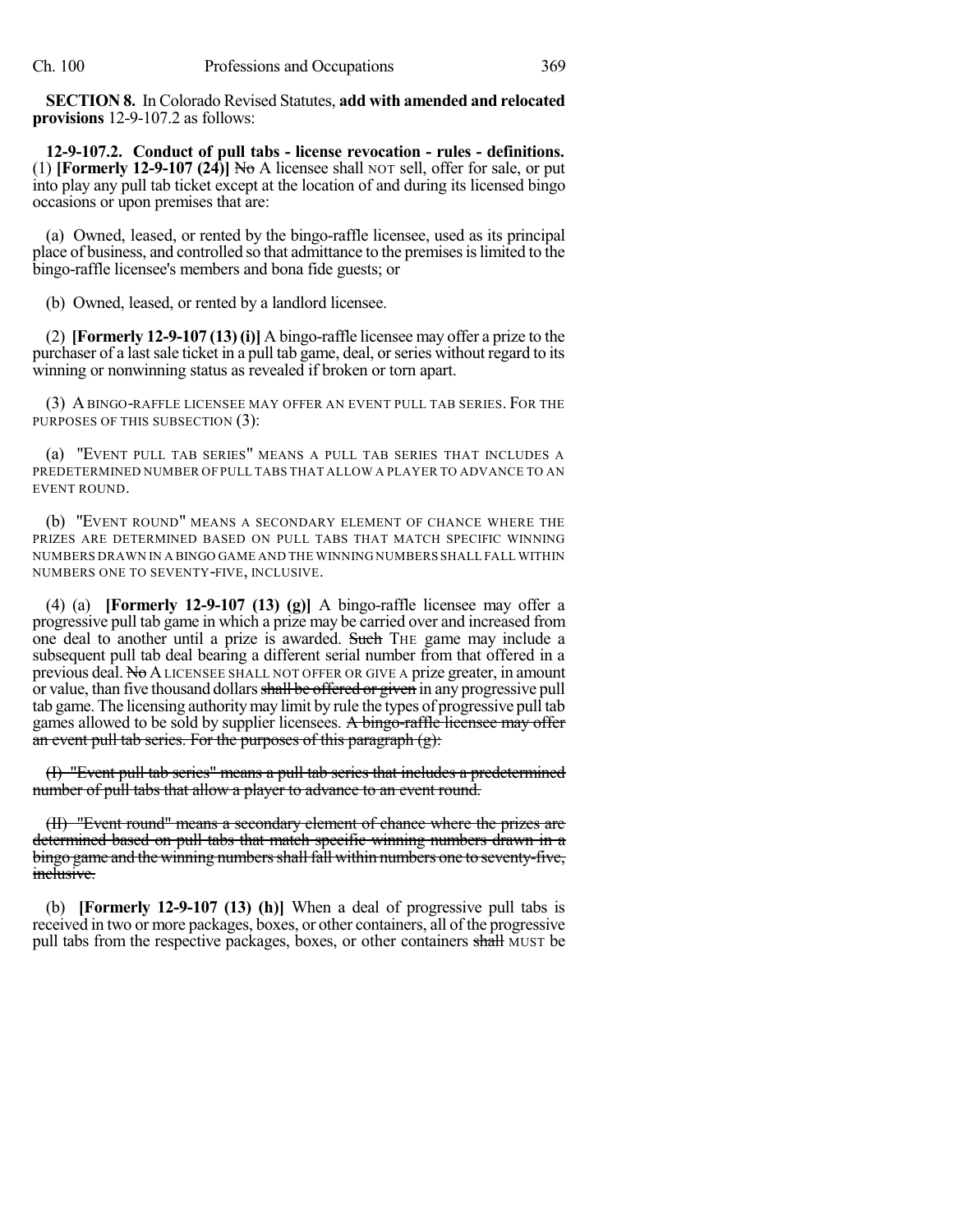placed out for play at the same time.

## (5) **[Formerly 12-9-107 (21.5)]** Effective September 1, 1999:

(a)  $N\sigma A$  licensee shall NOT possess, use, sell, offer for sale, or put into play any computerized or electromechanical facsimile of a pull tab game.

(b)  $N\sigma A$  licensee shall NOT possess, use, sell, offer for sale, or put into play any device that reveals the winning or nonwinning status of a pull tab ticket unless such THE device has been tested, approved, and licensed pursuant to section 12-9-107.7 SUBSECTION (6) OF THIS SECTION and not subsequently altered or tampered with.

(c) Any of the following persons that are found to have violated paragraph  $(b)$  of this subsection  $(21.5)$  shall be  $(5)$  ARE subject to immediate and permanent revocation of all licenses issued under this article:

(I) The manufacturer of the device;

(II) The supplier through which the device was supplied;

(III) The landlord licensee on whose premises the device was found; and

(IV) The bingo-raffle licensee of the occasion during which the device was present.

(6) (a) **[Formerly 12-9-107.7 (1)]** THE LICENSING AUTHORITY SHALL TEST, INSPECT, AND LICENSE every mechanical, electronic, or electromechanical device that reveals the winning or nonwinning status of a pull tab ticket shall be tested, inspected, and licensed by the licensing authority before being THE DEVICE IS used in charitable gaming. The licensing authority shall employ an independent contractor to conduct such THE tests and inspections, the cost of which shall be borne by the manufacturer or supplier seeking approval of the device. No license shall be issued THE LICENSING AUTHORITY SHALL NOT ISSUE A LICENSE for a device until the device issecured in a manner prescribed by the licensing authority and the contractor receives payment in full for the cost of such ALL tests and inspections.

(b) **[Formerly 12-9-107.7 (2)]**Everyperson shipping orimporting intoColorado a device subject to subsection  $(1)$  of this section PARAGRAPH (a) OF THIS SUBSECTION (6) shall provide the licensing authority with a copy of the shipping invoice at the time of shipment. Such THE invoice shall MUST contain, at a minimum, the destination of the shipment and the serial number and description of each device being transported.

(c) **[Formerly 12-9-107.7 (3)]** Every person receiving a device subject to subsection (1) of this section PARAGRAPH (a) OF THIS SUBSECTION (6) shall, upon receipt of the device, provide the licensing authority with the serial number and description of each device received and information describing the location of each such device. The requirements of this subsection  $(3)$  shall PARAGRAPH (c) apply regardless of whether the device is received from a licensed supplier or from any other source.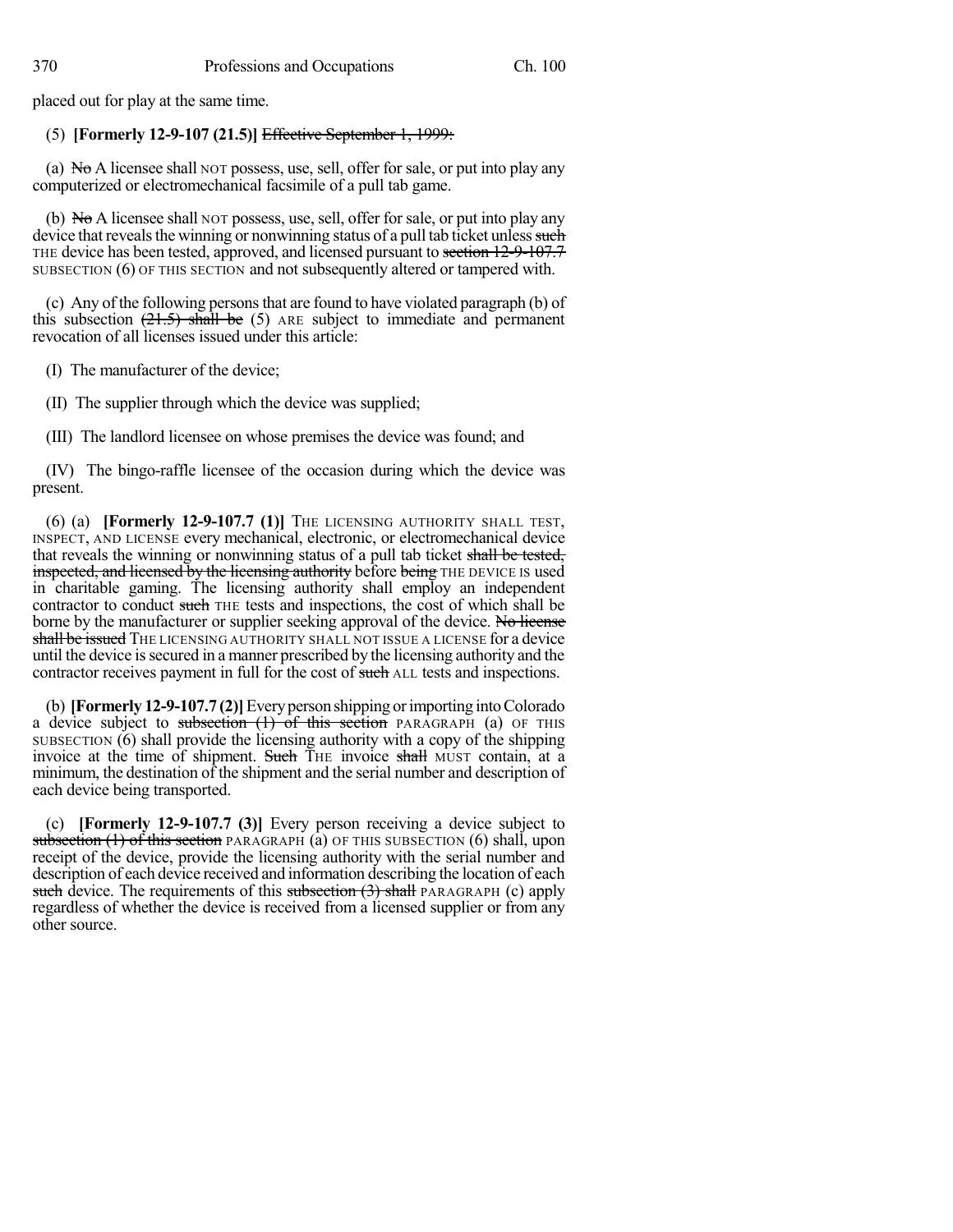(d) **[Formerly 12-9-107.7 (4)]** A device licensed pursuant to thissection shall be SUBSECTION (6) IS licensed for and may only be used in one specific licensed location identified by the licensing authority. Any movement of the device from such THE licensed location for use at another licensed location shall be reported to the licensing authority in advance.

(e) **[Formerly 12-9-107.7 (5)]** The licensing authority may adopt rules and prescribe all necessary forms in furtherance of this section SUBSECTION (6).

(f) **[Formerly12-9-107.7(6)]**Notwithstandinganyother provisionofthis article, the licensing authority shall not license:

 $(a)$  (I) A pull tab game that is stored, electronically or otherwise, within a device and designed to be played on such device; or

 $\left(\frac{b}{b}\right)$  (II) Any device that qualifies as a slot machine pursuant to section 9 (4) (c) of article XVIII of the Colorado constitution.

(g) **[Formerly 12-9-107.7 (7)]** The prohibition contained in subsection (6) PARAGRAPH (f) of this section shall not be construed to SUBSECTION (6) DOES NOT prohibit the licensing of:

 $(a)$  (I) A device that merely dispenses pull tab tickets to players; or

 $(\theta)$  (II) A device that merely reads or validates a pull tab ticket inserted by a player, if:

 $(H)$  (A) The pull tab ticket itself displays its winning or nonwinning status so that use of the device is not required to determine such status; and

 $(H)$  (B) The device cannot be used in a manner that would qualify it as a slot machine pursuant to section 9 (4) (c) of article XVIII of the Colorado constitution.

**SECTION 9.** In Colorado Revised Statutes, **add with amended and relocated provisions** 12-9-107.3 as follows:

**12-9-107.3. Conduct of raffles - rules.** (1) **[Formerly 12-9-107 (21)]** The licensing authority shall not require an exempt organization to use raffle tickets in any particular form or displaying any particular information that would cause undue expense to the exempt organization and therefore interfere with the charitable fund-raising drive of such THE organization.

(2) (a) **[Formerly 12-9-107 (13) (k)]** A bingo-raffle licensee may offer a progressive raffle in which a jackpot may be carried over and increased from one drawing to another until the jackpot is awarded. If the jackpot is not awarded at a drawing, the bingo-raffle licensee shall conduct a newdrawing at the same location at a time and date determined by the bingo-raffle licensee.

(b) **[Formerly 12-9-107 (13) (l) (I)]** A bingo-raffle licensee may award a consolation prize for a progressive raffle in which the jackpot is not won. The bingo-raffle licensee may designate the consolation prize as either a specified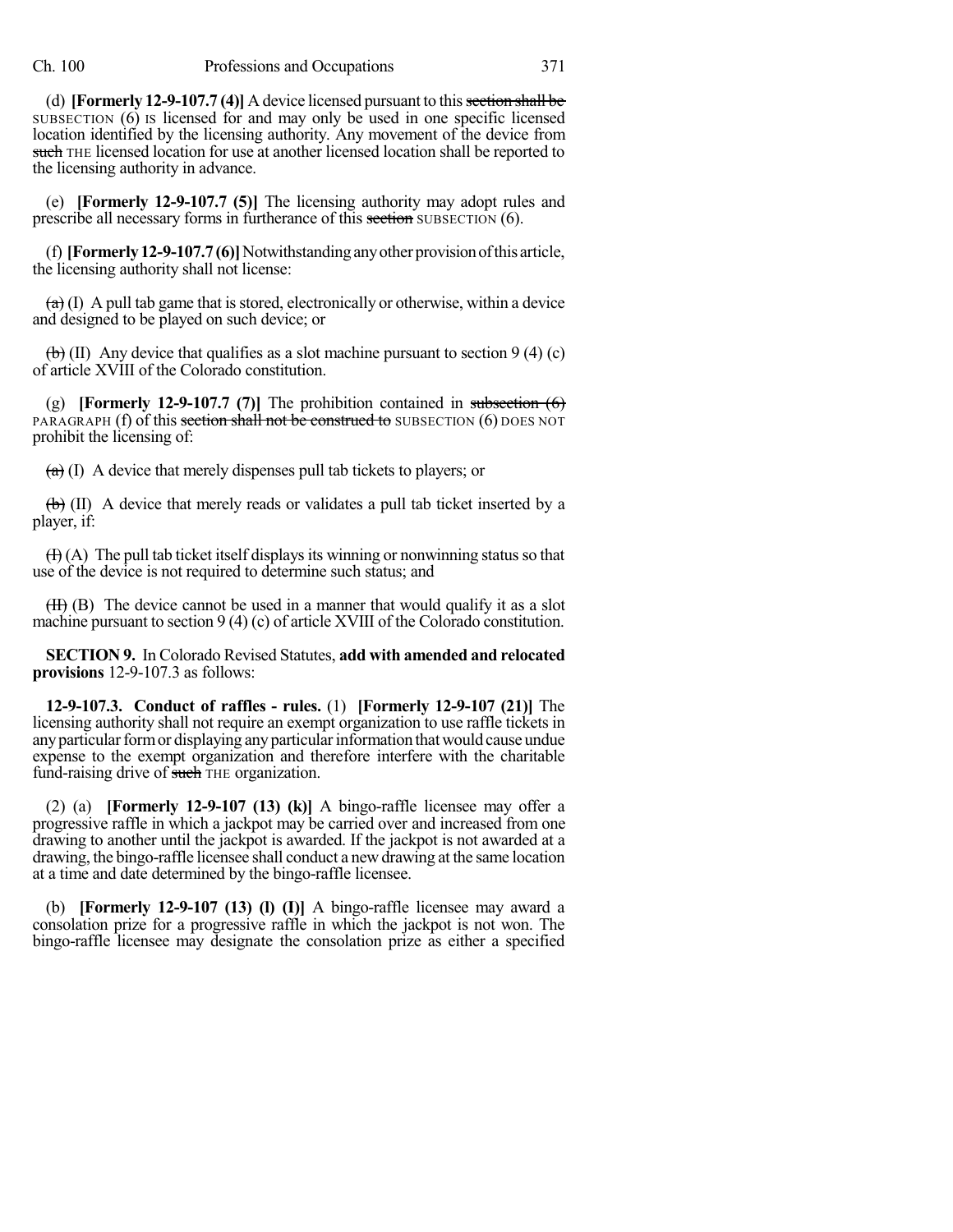amount or a specified percentage of the gross proceeds collected from the sale of raffle tickets for a particular drawing. The bingo-raffle licensee may determine the amount of the jackpot based on the gross proceeds collected from the sale of raffle tickets for a particular drawing plus the value of the jackpot carried over from previous drawings in which the jackpot was not awarded.

(c) **[Formerly 12-9-107 (13) (l) (II)]** If the bingo-raffle licensee offers a consolation prize, the bingo-raffle licensee shall, before the drawing:

 $(A)(I)$  Designate the specific amount or specific percentage of the gross proceeds collected from the sale of raffle tickets that the consolation prize equals; and

 $\overline{(B)}$  (II) Conspicuously display the amount or percentage of the gross proceeds collected that the consolation prize equals.

(d) **[Formerly 12-9-107 (13) (m)]** The licensing authority may establish by rule the maximum jackpot that a bingo-raffle licensee may award for a progressive raffle; except that, notwithstanding paragraph  $(a)$  of this subsection  $(13)$  SECTION 12-9-107 (5), the maximum jackpot may not MUST be less than AT LEAST fifteen thousand dollars. The maximum jackpot does not include the aggregate amount of consolation prizes awarded.

(e) **[Formerly 12-9-107 (13) (n)]** The licensing authority may establish by rule themaximumnumberof progressive rafflesthat abingo-raffle licenseemayconduct simultaneously. To ensure that all prizes offered are timely awarded, the licensing authoritymay limit by rule the number of drawingsthat a bingo-raffle licensee may conduct before a jackpot must be awarded; except that the licensing authority may not limit the MAXIMUM number of drawings to less than MUST BE AT LEAST thirty.

(f) **[Formerly 12-9-107 (13) (o)]** (I) The licensing authority may establish by rule the permitted methods of conducting a progressive raffle.

(II) The licensing authority may not prohibit those methods of conducting a progressive raffle in which the participant whose ticket number is drawn wins both a prize for the winning ticket number and a chance to win the jackpot.

**SECTION 10.** In Colorado Revised Statutes, 12-9-107.5, **amend** (4) introductory portion as follows:

**12-9-107.5. Persons permitted to manufacture and distribute games of chance equipment - reporting requirements.** (4) Except to the extent otherwise provided in section  $12-9-107$  (1) no SECTION 12-9-106 (1), A manufacturer or supplier licensee or licensed agent shall NOT buy, receive, sell, lease, furnish, or distribute any pull tabs, bingo cards or sheets, electronic devices used as aids in the game of bingo, or other games of chance equipment from or to any person within Colorado other than manufacturer or supplier licensees or agents and bingo-raffle licensees; except that:

**SECTION 11.** In Colorado Revised Statutes, 12-9-108, **amend** (3) (a) as follows: